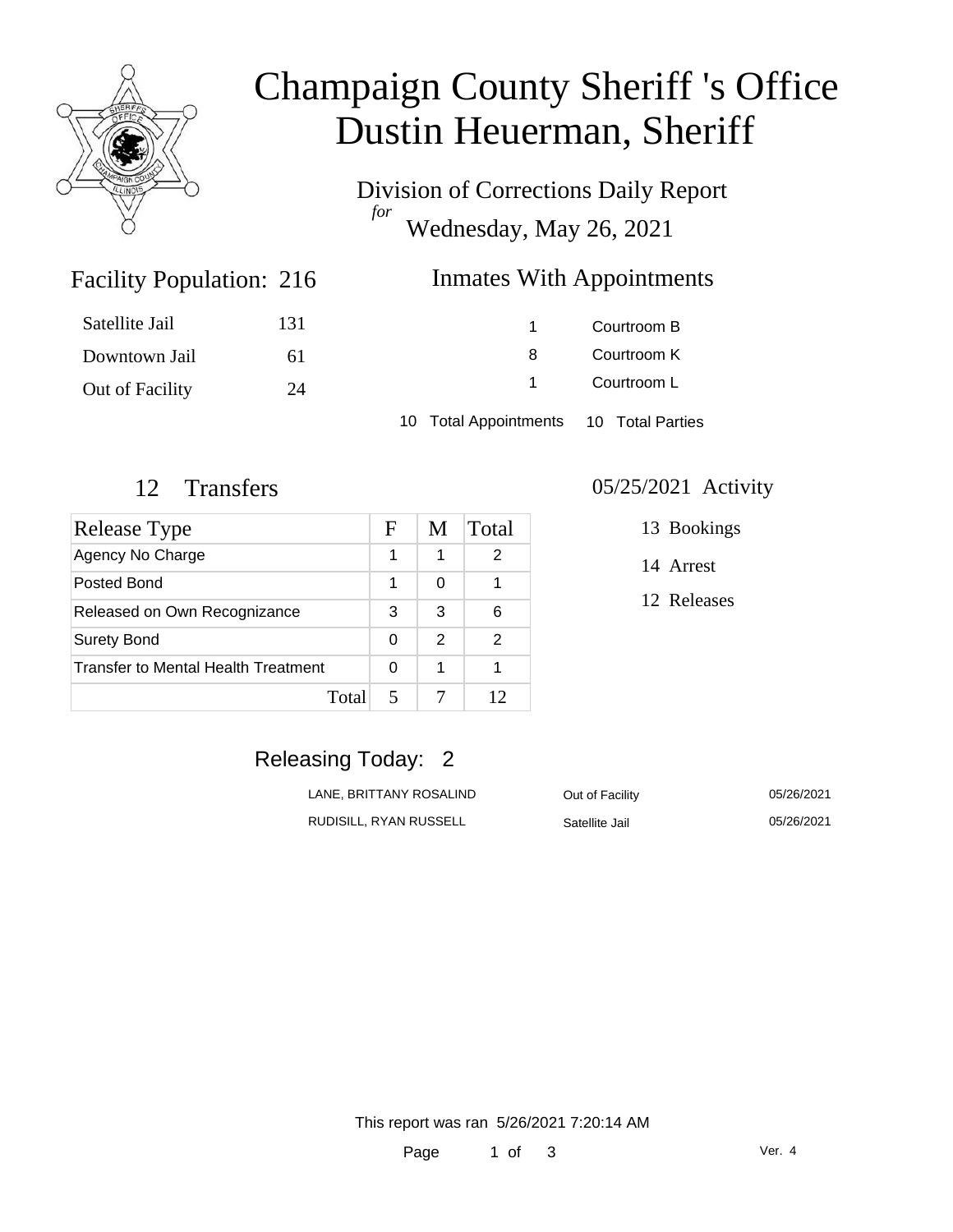

# Champaign County Sheriff 's Office Dustin Heuerman, Sheriff

Division of Corrections Daily Report *for* Wednesday, May 26, 2021

#### Custody Status Count

- Electronic Home Dentention 22
	- Felony Arraignment 3
	- Felony Pre-Sentence 6
		- Felony Pre-Trial 119
	- Felony Sentenced CCSO 3
	- Felony Sentenced IDOC 38
	- Felony Sentenced Other 2
		- Hold Other 1
		- Hold Sentenced IDOC 1
	- Misdemeanor Arraignment 3
		- Misdemeanor Other 1
		- Misdemeanor Pre-Trial 7
			- Petition to Revoke 3
			- Remanded to DHS 5
		- Traffic Sentenced CCSO 2
			- Total 216

This report was ran 5/26/2021 7:20:14 AM